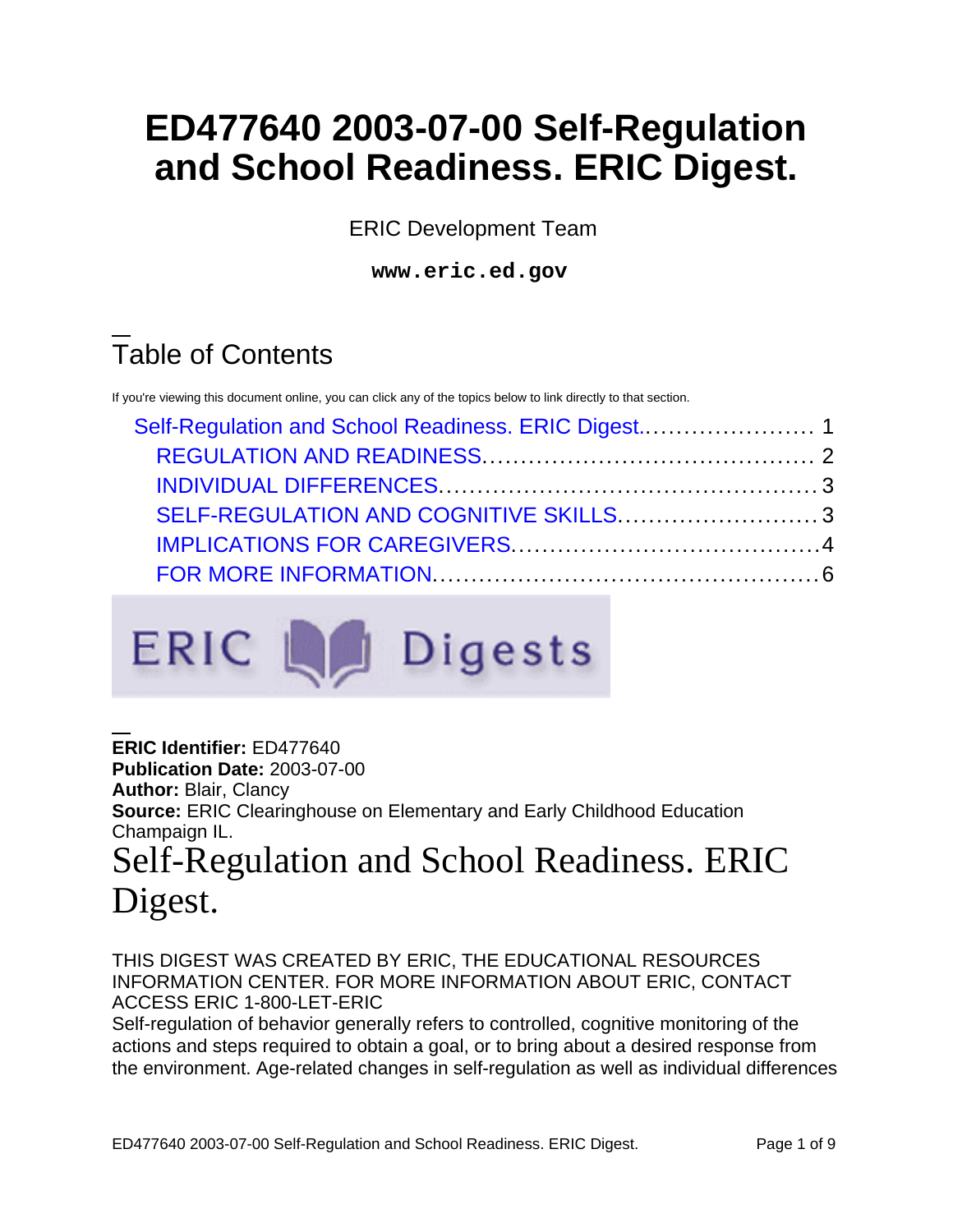in self-regulation at a given age or developmental stage play fundamental roles in shaping children's experiences and the responses that children bring forth from caregivers and others. Changes from basic types of reflexive regulation in infancy (e.g., self-soothing, gaze aversion), to early attempts at voluntary control of behavior in toddlerhood (e.g., the intentional coordination of walking and reaching to gain some end), to active, cognitive control of behavior in the early childhood years (e.g., remembering and following rules) represent key developmental shifts in children's abilities (Kopp, 1989). Increasingly, research in child development has come to focus on these shifts and the ways in which parents, peers, and early care experiences play an important part in the development of children's self-regulation (NICHD Early Child Care Research Network, 2003). However, individual differences in children's temperamental emotional reactivity (an automatic autonomic and behavioral response to emotion-inducing stimulation) and the ability to control this reactivity are also important for understanding developing self-regulation. This Digest focuses on emotional reactivity and its relation to the development of cognitive functions that promote self-regulation in young children. It examines how emotions may influence the development of the cognitive functions that contribute to successful self-regulation and thereby to school readiness.

## <span id="page-1-0"></span>REGULATION AND READINESS

Self-regulation skills underlie many of the behaviors and attributes associated with successful school adjustment (Blair, 2002). In particular, both regulation of emotion in appropriate social interaction and goal-directed behavior, as well as the regulation of attention and the use of strategies in the execution of cognitive tasks, are important for successful adjustment to school. A survey of a nationally representative sample of kindergarten teachers indicated clear endorsement of multiple aspects of child self-regulation as being essential or very important to school readiness, including being able to:

\* communicate needs, wants, and thoughts verbally

\* sustain attention and be enthusiastic and curious in new activities

\* inhibit impulsivity and follow directions

\* take turns and be sensitive to other children's feelings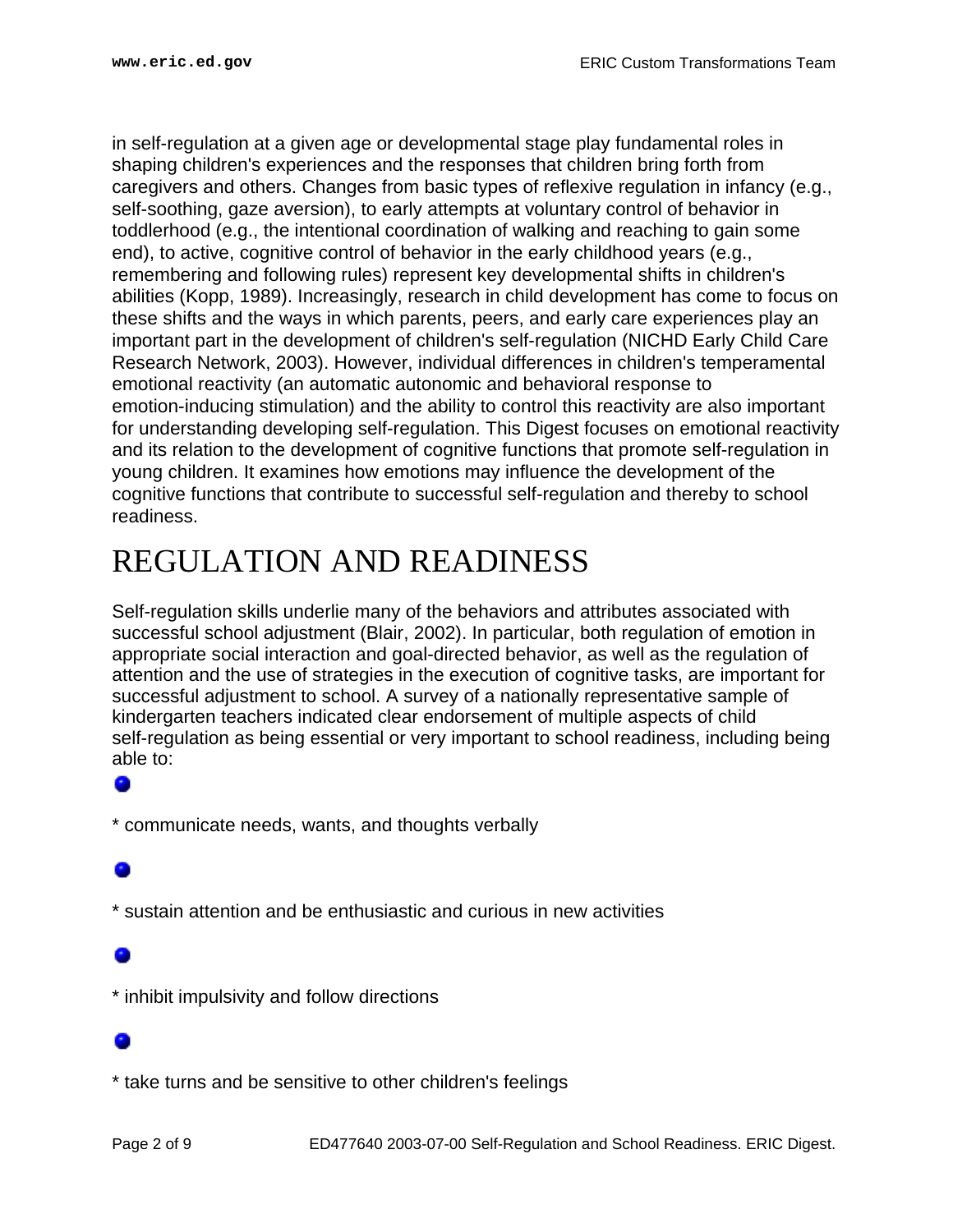In contrast, few teachers endorse strictly academic aspects of readiness, such as letter or number knowledge or the ability to use a pencil or paintbrush (Lewit & Baker, 1995).

Similarly, longitudinal studies of young children representative of middle-income backgrounds indicate that self-regulation skills such as those listed above underlie the strong relation between social and academic competence observed in the early elementary grades. Specifically, children who achieve academically at high levels and exhibit positive social and cognitive developmental trajectories through the early elementary grades (1) easily form and maintain friendships, (2) have greater self-perceived control over learning activities and liking for school, and (3) are rated by the teacher as having high levels of persistence and the ability to resist distraction (Ladd, Birch, & Buhs, 1999; Normandeau & Guay, 1998).

## <span id="page-2-0"></span>INDIVIDUAL DIFFERENCES

Although knowledge of the normative developmental course of self-regulation in young children is well advanced, our understanding of individual differences among children and of the ways in which cognitive, emotional, and physiological aspects of self-regulation are interrelated within the child is less well established. Here, research on temperament provides a useful framework (Rothbart & Ahadi, 1994). Current definitions of temperament emphasize biologically based individual differences in emotional reactivity and in the developing physiological and cognitive regulation of this reactivity (Posner & Rothbart, 2000). For example, a particularly shy or withdrawn child is thought to be characterized by high levels of emotional reactivity but low levels of regulatory control of this reactivity. In contrast, a child with high levels of effortful regulatory control over emotional reactivity involving anxiety or wariness in the presence of strangers might be thought to be characterized by a more balanced or easy-going temperament type.

## <span id="page-2-1"></span>SELF-REGULATION AND COGNITIVE SKILLS

Examination of emotional reactivity and the effortful control of this reactivity in the study of temperament suggests a particular course for the development of self-regulation in young children. Specifically, neuroscientific research indicates reciprocal influence between areas of the brain associated with reactivity resulting from emotional arousal and areas of the brain associated with the effortful cognitive control of this reactivity (LeDoux, 1995). In brief, emotional experience can either disrupt or facilitate the application of the cognitive control processes that are important for self-regulation, such as sustaining attention, holding information in mind when solving a problem, and inhibiting impulsive responding when formulating and executing a response (Derryberry & Reed, 1996). In models of self-regulation in the adult, it is well known that negative emotional experience can lead to poor attention, increased disengagement and impulsivity, and increasing negative affect, while positive emotional experience can lead to higher levels of sustained attention, engagement, and persistence (Carver & Scheier, 1990). In young children, similar processes are at work; however, unlike in the typical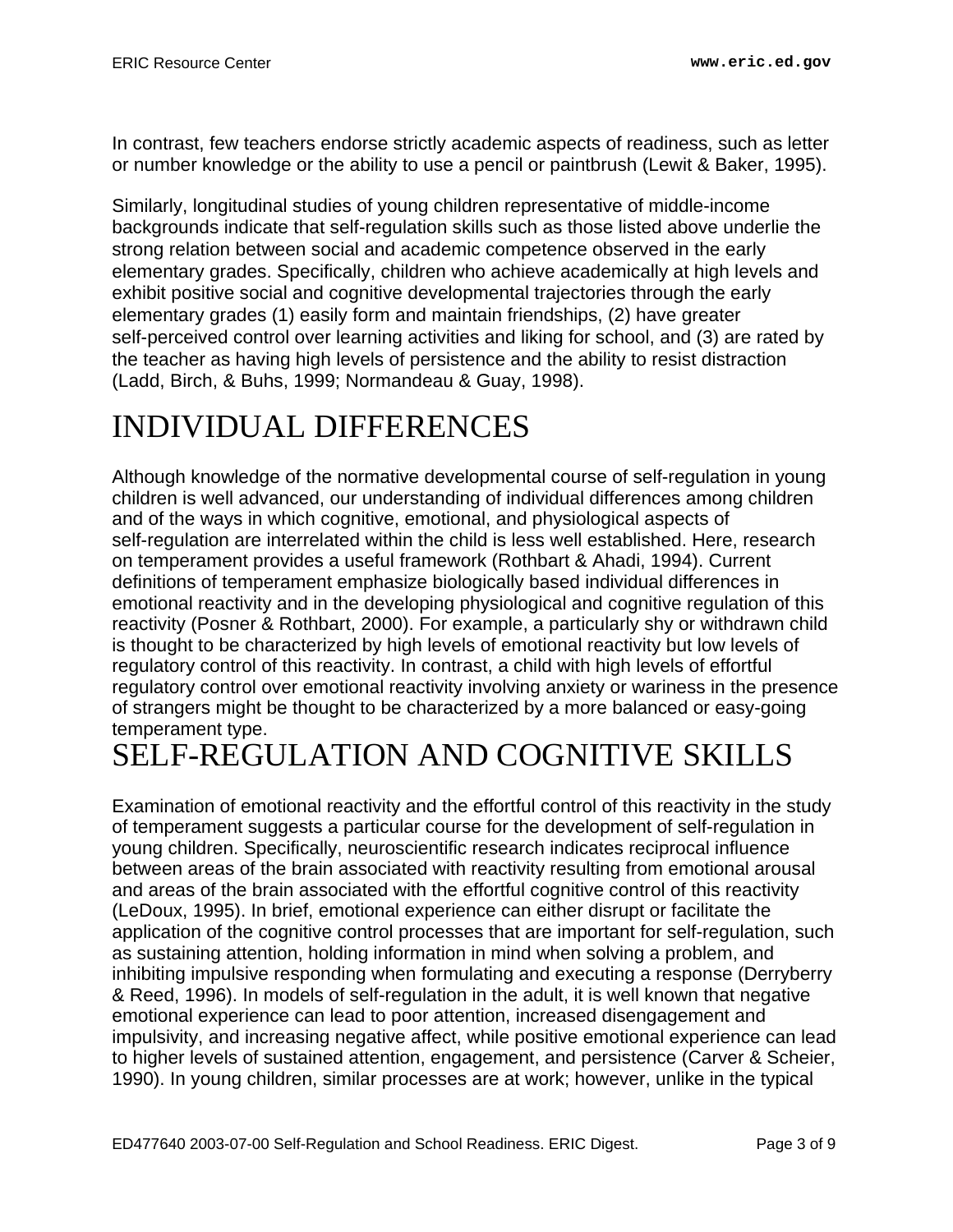adult, in the child, higher-order cognitive processes that can serve as the bulwark against the ups and downs of emotional experience are just beginning to develop. Only limited work has explicitly examined the role of emotionality and emotional reactivity in the development of higher-order cognitive control processes such as working memory and attention that are important for self-regulation and for school readiness and school success. An important scientific next step is the direct examination of ways in which influences on physiological and neurobiological aspects of emotional reactivity and regulation in young children are related to success in the transition from preschool to elementary school. Certainly, emphasis on social and emotional aspects of readiness for school is increasing. Numerous research reports and policy papers attest to the vital role of social and emotional competence for successful school adaptation (Raver & Knitzer, 2002). Work on the neurobiology of the interaction between emotional and cognitive aspects of child functioning provides increasing support for this emphasis and suggests that successful emotion regulation plays a foundational role in the development of the cognitive skills that are important for early success in school.

## <span id="page-3-0"></span>IMPLICATIONS FOR CAREGIVERS

Most specifically, it is important that individuals caring for, working with, or studying the development of young children recognize that biologically based aspects of emotional reactivity and regulation are influenced by aspects of the caregiving environments in which children are situated. From a risk and resilience perspective, the child characterized by high levels of emotional reactivity within an environment that provides little support for self-regulation is at high risk for difficulty in school. In particular, in the effort to promote school readiness in young children, several key points are suggested by the growing body of research on the interaction of cognition and emotion in the development of school readiness:

### ۰

\* High-quality preschool education programs can best

promote school readiness by helping to secure the

social and emotional foundation upon which children

can build cognitive skills that promote knowledge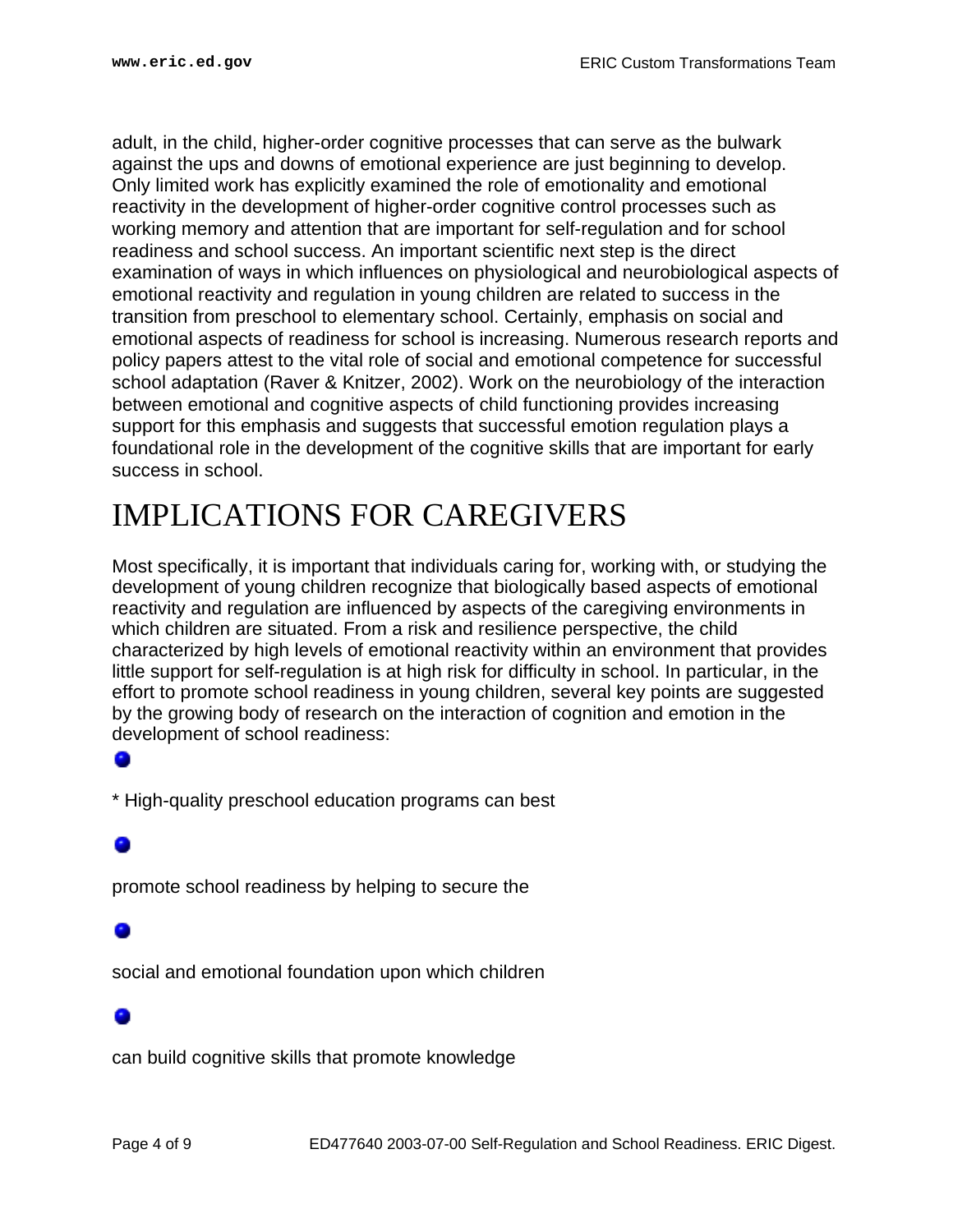acquisition in academic domains such as reading and math.

### 0

\* A premature focus on knowledge acquisition in

### ۸

preschool without attention to cognitive and

### 0

social-emotional competencies through which knowledge is

### ۰

acquired could lead to learning problems and early

### ۰

school failure for some children.

### 0

\* Learning occurs within relationships. Early learning

environments in which teachers are attuned to

### 0

temperamental differences among children may help to

### ۰

provide a comprehensive basis for the development of

### ۰

skills important for learning.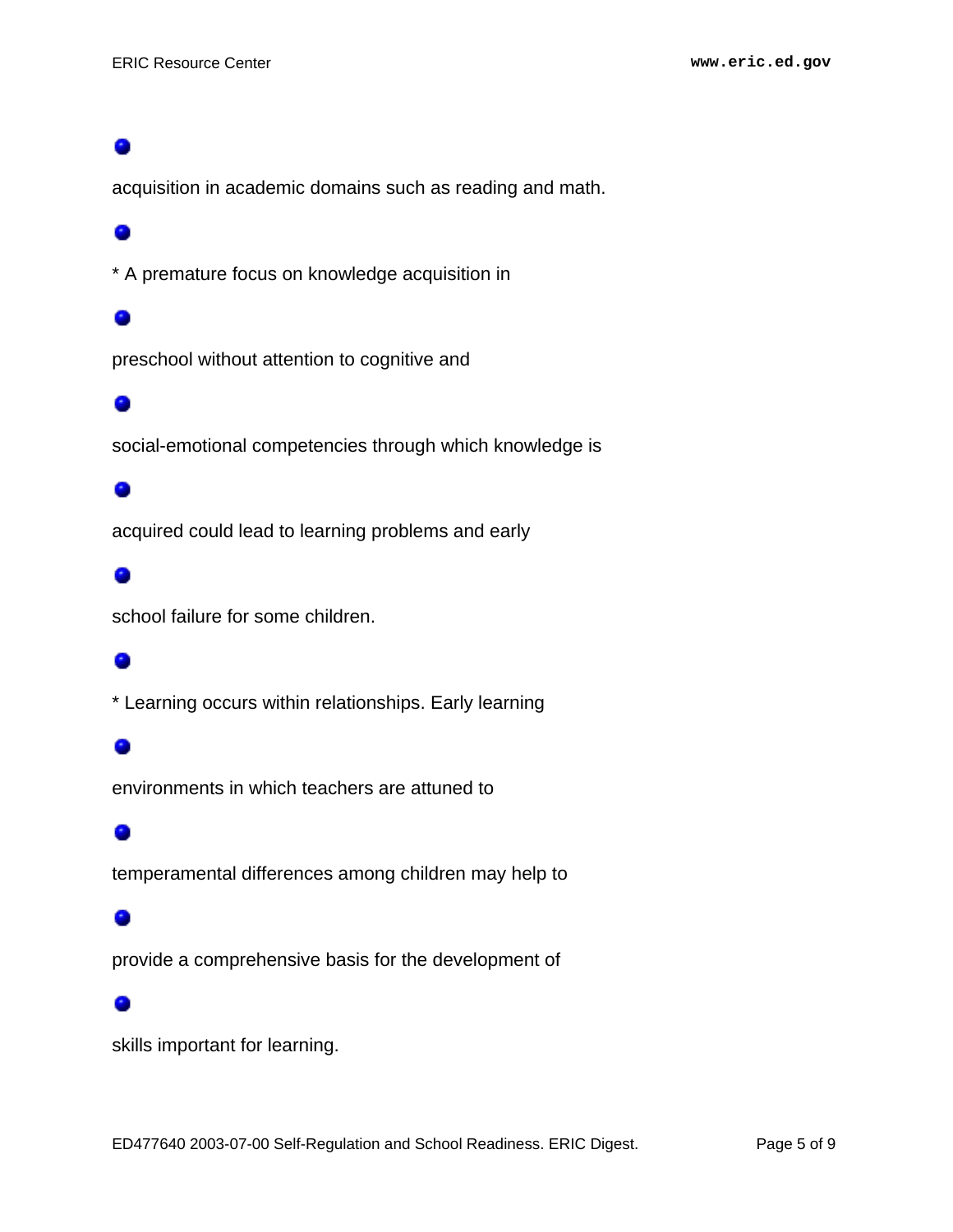\* Preschool activities that exercise impulse control, sustained attention, and working memory are likely to promote the development of cognitive skills important for knowledge acquisition in the early elementary grades.

\* Young children differ in level of emotional reactivity and

### ۰

in the need to express this reactivity. For example, many

### ۰

young children require a great deal of rough and tumble

### ۰

play (Panksepp, 1998). Preschool environments that

restrict or limit the time allotted to this type of play

### o

may unwittingly limit the development of the cognitive

### ۰

self-regulation skills important for later school success.

## <span id="page-5-0"></span>FOR MORE INFORMATION

Blair, C. (2002). School readiness: Integrating cognition and emotion in a neurobiological conceptualization of child functioning at school entry. AMERICAN PSYCHOLOGIST, 57(2), 111-127. EJ 646 501. Carver, C. S., & Scheier, M. F. (1990). Origins and functions of positive and negative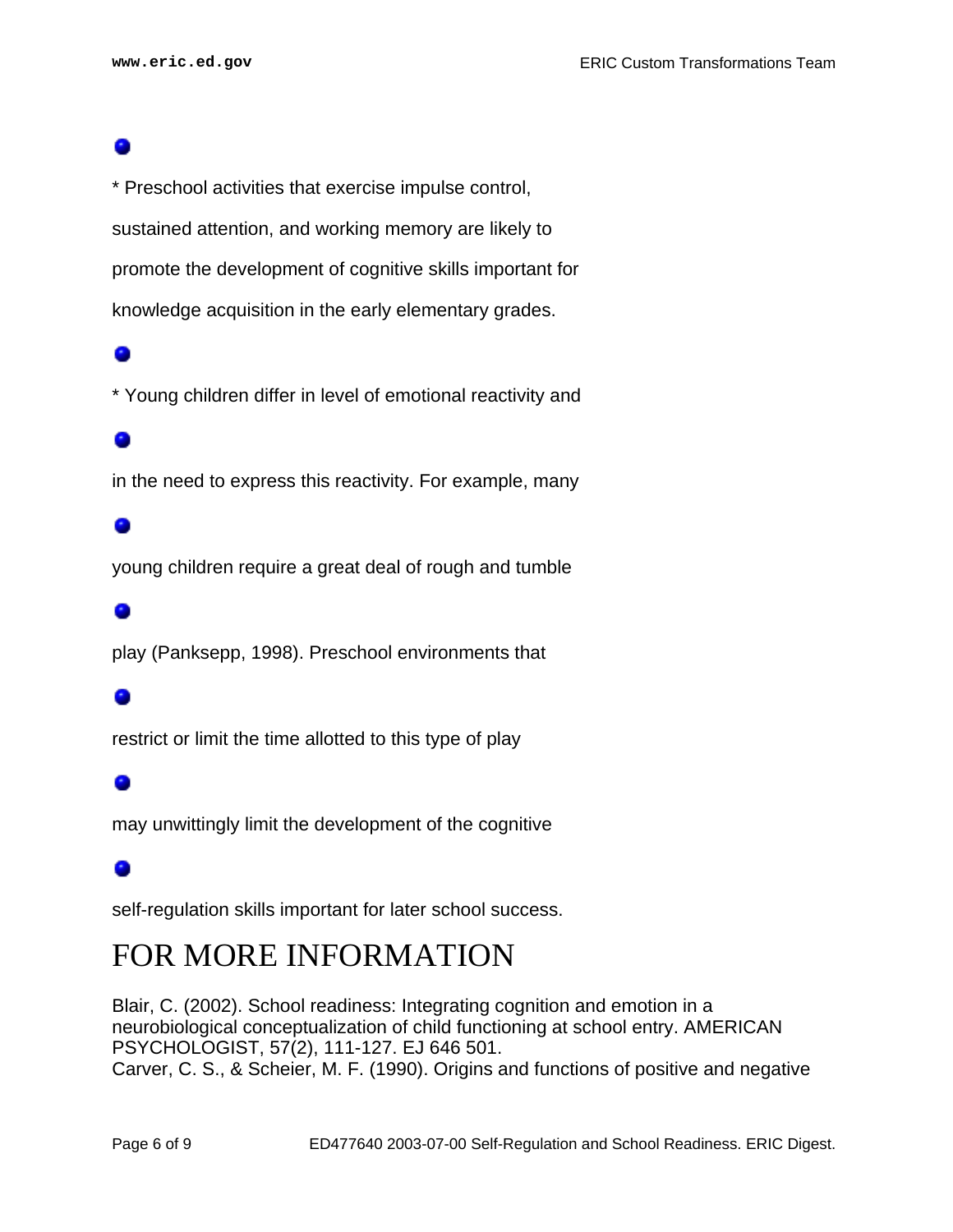affect: A control-process view. PSYCHOLOGICAL REVIEW, 97(1), 19-35. EJ 494 079.

Derryberry, D., & Reed, M. A. (1996). Regulatory processes and the development of cognitive representations. DEVELOPMENT AND PSYCHOPATHOLOGY, 8(1), 215-234.

Kopp, C. B. (1989). Regulation of distress and negative emotions: A developmental view. DEVELOPMENTAL PSYCHOLOGY, 25(3), 343-354. EJ 392 562.

Ladd, G. W., Birch, S. H., & Buhs, E. S. (1999). Children's social and scholastic lives in kindergarten: Related spheres of influence? CHILD DEVELOPMENT, 70(6), 1373-1400. EJ 602 156.

LeDoux, J. E. (1995). Emotion: Clues from the brain. ANNUAL REVIEW OF PSYCHOLOGY, 46, 209-235.

Lewit, E. M., & Baker, L. S. (1995). School readiness. FUTURE OF CHILDREN, 5(2), 128-139. EJ 522 415.

NICHD Early Child Care Research Network. (2003). Do children's attention processes mediate the link between family predictors and school readiness? DEVELOPMENTAL PSYCHOLOGY, 39(3), 581-593.

Normandeau, S., & Guay, F. (1998). Preschool behavior and first-grade school achievement: The mediational role of cognitive self-control. JOURNAL OF EDUCATIONAL PSYCHOLOGY, 90(1), 111-121. EJ 571 175.

Panksepp, J. (1998). Attention deficit hyperactivity disorders, psychostimulants, and intolerance of childhood playfulness: A tragedy in the making? CURRENT DIRECTIONS IN PSYCHOLOGICAL SCIENCE, 7(3), 91-98.

Posner, M. I., & Rothbart, M. K. (2000). Developing mechanisms of self-regulation. DEVELOPMENT AND PSYCHOPATHOLOGY, 12(3), 427-441.

Raver, C. C., & Knitzer, J. (2002). READY TO ENTER: WHAT RESEARCH TELLS POLICY MAKERS ABOUT STRATEGIES TO PROMOTE SOCIAL AND EMOTIONAL SCHOOL READINESS AMONG THREE- AND FOUR-YEAR-OLD CHILDREN [Online]. New York: National Center for Children in Poverty. Available: http://www.nccp.org/ProEmoPP3.html. ED 467 045.

Rothbart, M., & Ahadi, S. (1994). Temperament and the development of personality. JOURNAL OF ABNORMAL PSYCHOLOGY, 103(1), 55-66.

-----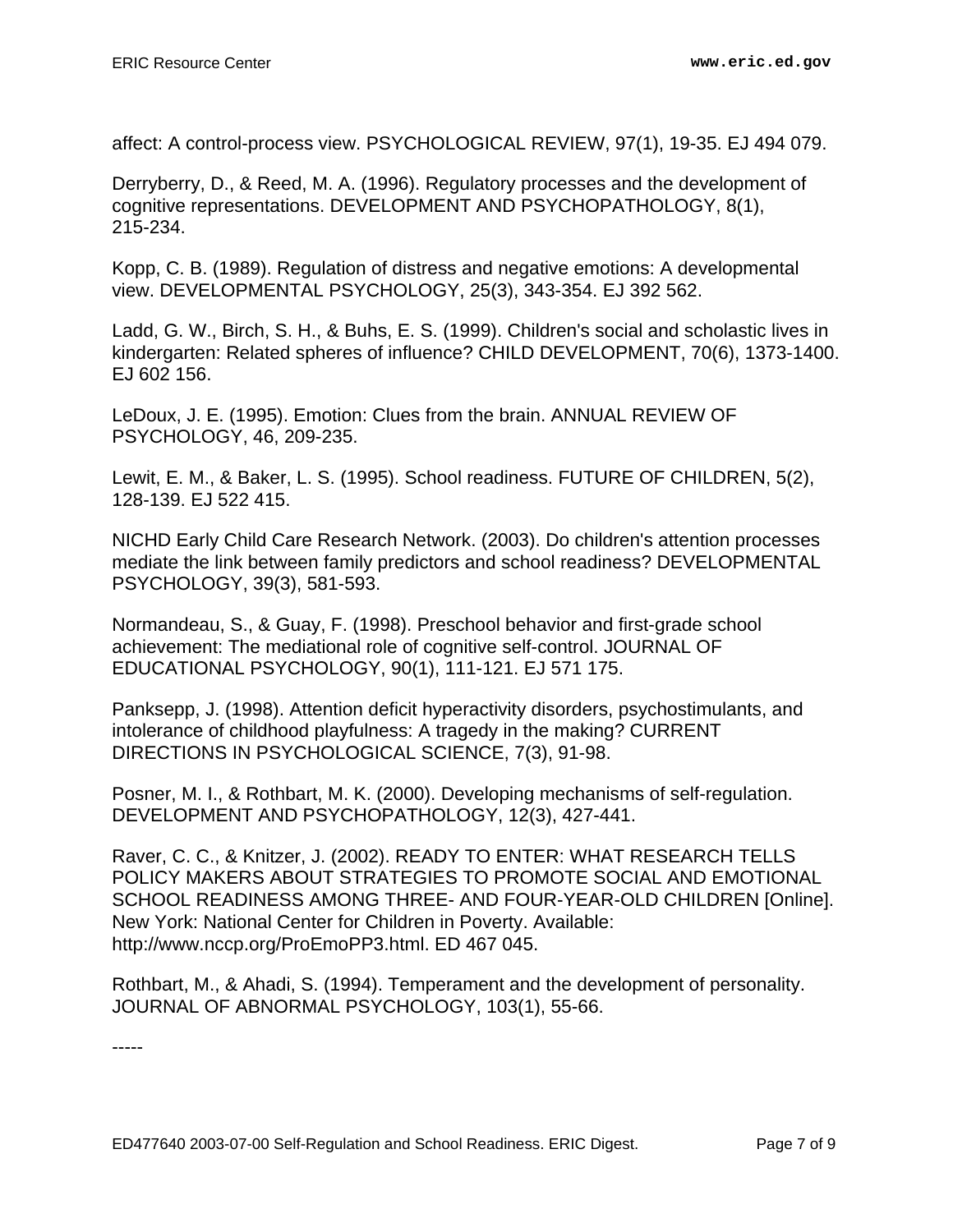References identified with an ED (ERIC document), EJ (ERIC journal), or PS number are cited in the ERIC database. Most documents are available in ERIC microfiche collections at more than 1,000 locations worldwide (see http://www.ed.gov/Programs/EROD/). They can also be ordered through EDRS: 800-443-ERIC or online at http://www.edrs.com/Webstore/Express.cfm. Journal articles are available from the original journal, interlibrary loan services, or article reproduction clearinghouses such as Ingenta (800-296-2221).

ERIC Digests are in the public domain and may be freely reproduced.

This project has been funded at least in part with Federal funds from the U.S. Department of Education under contract number ED-99-CO-0020. The content of this publication does not necessarily reflect the views or policies of the U.S. Department of Education, nor does mention of trade names, commercial products, or organizations imply endorsement by the U.S. Government.

ABOUT ERIC/EECE DIGESTS... ERIC/EECE Digests are short reports on topics of current interest in education. Digests are targeted to teachers, administrators, parents, policy makers, and other practitioners. They are designed to provide an overview of information on a given topic and references to items that provide more detailed information. Reviewed by subject experts who are content specialists in the field, the digests are funded by the U.S. Department of Education.

All ERIC/EECE Digests are available free in original printed form directly from the clearinghouse. For additional information on this topic, please contact ERIC/EECE directly at ericeece@uiuc.edu or 1-800-583-4135.

**Title:** Self-Regulation and School Readiness. ERIC Digest.

**Document Type:** Information Analyses---ERIC Information Analysis Products (IAPs) (071); Information Analyses---ERIC Digests (Selected) in Full Text (073); **Available From:** ERIC Clearinghouse on Elementary and Early Childhood Education, Children's Research Center, University of Illinois, 51 Gerty Dr., Champaign, IL 61820-7469. Tel: 800-583-4135 (Toll Free); Tel: 217-333-1386; Fax: 217-333-3767; e-mail: ericeece@uiuc.edu; Web site: http://ericeece.org. For full text: http://ericeece.org/pubs/digests/2003/blair03.html.

**Descriptors:** Affective Behavior, Classroom Environment, Cognitive Development, Early Childhood Education, Emotional Response, Learning Readiness, Personality, School Readiness, Young Children

**Identifiers:** ERIC Digests, Self Regulation ###